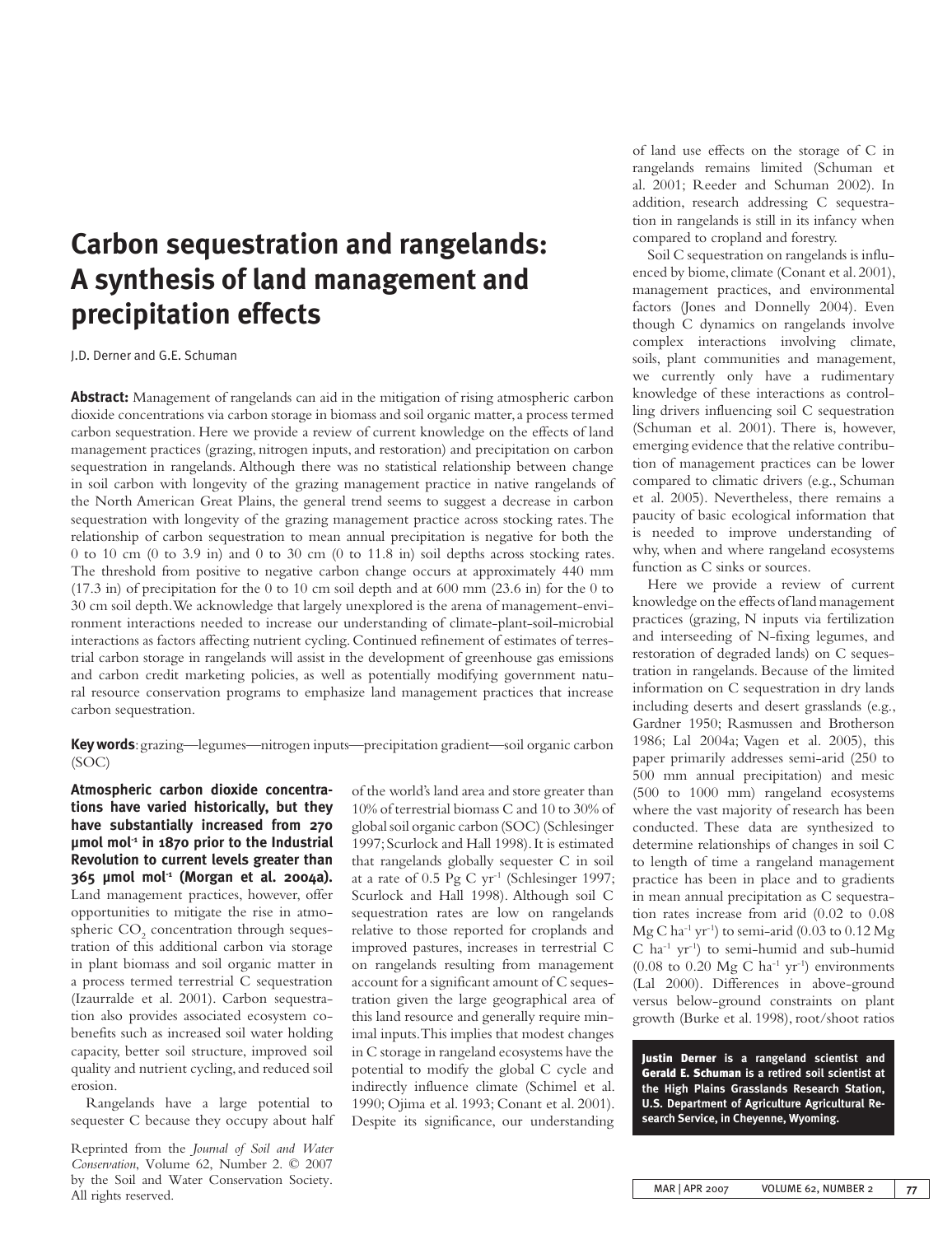## Table 1

Management effects on soil organic carbon sequestration rates of rangelands across ecosystems.

| Management practice/ecosystem                                      | Location                    | <b>SOC</b> sequestration                                                                  | <b>Citation</b>         |
|--------------------------------------------------------------------|-----------------------------|-------------------------------------------------------------------------------------------|-------------------------|
| Grazing                                                            |                             |                                                                                           |                         |
| Shortgrass prairie                                                 | Colorado                    | 0.12 Mg C ha <sup>-1</sup> yr <sup>1</sup>                                                | Derner et al. 1997      |
|                                                                    | Colorado                    | 0.07 Mg C ha $4 \text{ yr}^1$                                                             | Reeder and Schuman 2002 |
| Northern mixed-grass prairie                                       | Wyoming                     | 0.30 Mg C ha $4$ yr $4$                                                                   | Schuman et al. 1999     |
|                                                                    | North Dakota                | 0.29 Mg C ha $4 \text{ yr}^1$                                                             | <b>Frank 2004</b>       |
| Southern mixed-grass prairie                                       | Oklahoma                    | No change                                                                                 | Fuhlendorf et al. 2002  |
| <b>Nitrogen fertilization</b>                                      |                             |                                                                                           |                         |
| Tallgrass prairie                                                  | Kansas                      | 1.6 Mg C ha $1$ yr $1$                                                                    | <b>Rice 2000</b>        |
| <b>Conservation Reserve Program</b>                                | Wyoming                     | 0.41 to 1.16 Mg C ha <sup>-1</sup> yr <sup>1</sup>                                        | Reeder et al.1998       |
|                                                                    | Saskatchewan                | Increases of 5.4 to 9.3 Mg C ha <sup>-1</sup> yr <sup>1</sup>                             | Nyborg et al. 1994      |
| Legume interseeding                                                |                             |                                                                                           |                         |
| Northern mixed-grass prairie                                       | South Dakota                | 0.33 to 1.56 Mg C ha <sup>-1</sup> yr <sup>1</sup>                                        | Mortenson et al. 2004   |
| <b>Restoration</b>                                                 |                             |                                                                                           |                         |
| Southern mixed-grass prairie                                       | Oklahoma                    | No difference 0 to 10 cm with<br>moderate grazing, but 65%<br>decrease with heavy grazing | Fuhlendorf et al. 2002  |
|                                                                    | Sudan                       | Restored soil C to 80% of native<br>rangeland in 100 yr                                   | Olsson and Ardö 2002    |
| Semiarid savanna                                                   | Argentina                   | 466% increase                                                                             | Abril and Bucher 2001   |
| Tallgrass prairie                                                  | <b>Texas</b>                | Average 0.45 Mg C ha $-1$ ,<br>estimated 100 years to achieve<br>native rangeland level   | Potter et al. 1999      |
| <b>Conservation Reserve Program</b>                                | Texas, Kansas, and Nebraska | 0.8 to 1.1 Mg C ha <sup>-1</sup> yr <sup>1</sup>                                          | Gebhart et al. 1994     |
|                                                                    | Texas to North Dakota       | Average 0.9 Mg C ha <sup>-1</sup> yr <sup>1</sup>                                         | Follett et al. 2001     |
| Mined lands                                                        | Wyoming                     | 400% increase over 30 years                                                               | Stahl et al. 2003       |
| Note: Data from Schuman and Derner 2004; Follett and Schuman 2005. |                             |                                                                                           |                         |

(Sims et al. 1978; Derner et al. 2006), root C/SOC ratios (Derner et al. 2006), and productivity potential (Knapp and Smith 2001) have been previously demonstrated across precipitation gradients.

# Land Management Effects on Carbon Sequestration

*Grazing.* Grazing facilitates the physical breakdown, soil incorporation and rate of decomposition of residual plant material (Naeth et al. 1991; Shariff et al. 1994; Schuman et al. 1999). Grazing intensity and frequency are thought to cause the primary effects on C storage across rangelands (Bruce et al. 1999), although these effects are often inconsistent and difficult to predict (Milchunas and Lauenroth 1993; Schuman et al. 2001; Reeder and Schuman 2002).

Grazing-induced changes in plant community composition are likely responsible for many of the changes in C sequestration observed with stocking rates. For example, moderate and heavy stocking rates during the grazing season employed in a shortgrass steppe and a northern mixed-grass prairie modified the plant community composition by reducing the proportion of cool-season (C3) perennial grasses while increasing the predominant warm season (C4) perennial grass, blue grama (Frank et al. 1995; Schuman et al. 1999; Derner et al. 2006). This change

in plant community composition reduces the production potential of these rangelands by up to one-third (Schuman et al. 1999) but increases SOC because of the greater transfer of C to belowground plant parts in blue grama (Coupland and Van Dyne 1979). Grazing at moderate and heavy stocking rates in a shortgrass steppe increased SOC in the surface 30 cm (11.9 in) compared to adjacent nongrazed exclosures (Derner et al. 1997, 2006; Reeder and Schuman 2002; Reeder et al. 2004), resulting in estimated C sequestration rates of  $0.12 \text{ Mg C} \text{ ha}^{-1} \text{ yr}^{-1}$  $(108.78 \text{ lbs } \text{ac}^{-1} \text{ yr}^{-1})$  for the moderate stocking rate and  $0.07 \text{ Mg C} \text{ ha}^{-1} \text{ yr}^{-1}$  (63.46 lbs  $ac^{-1}$  yr<sup>-1</sup>) for the heavy stocking rate (table 1).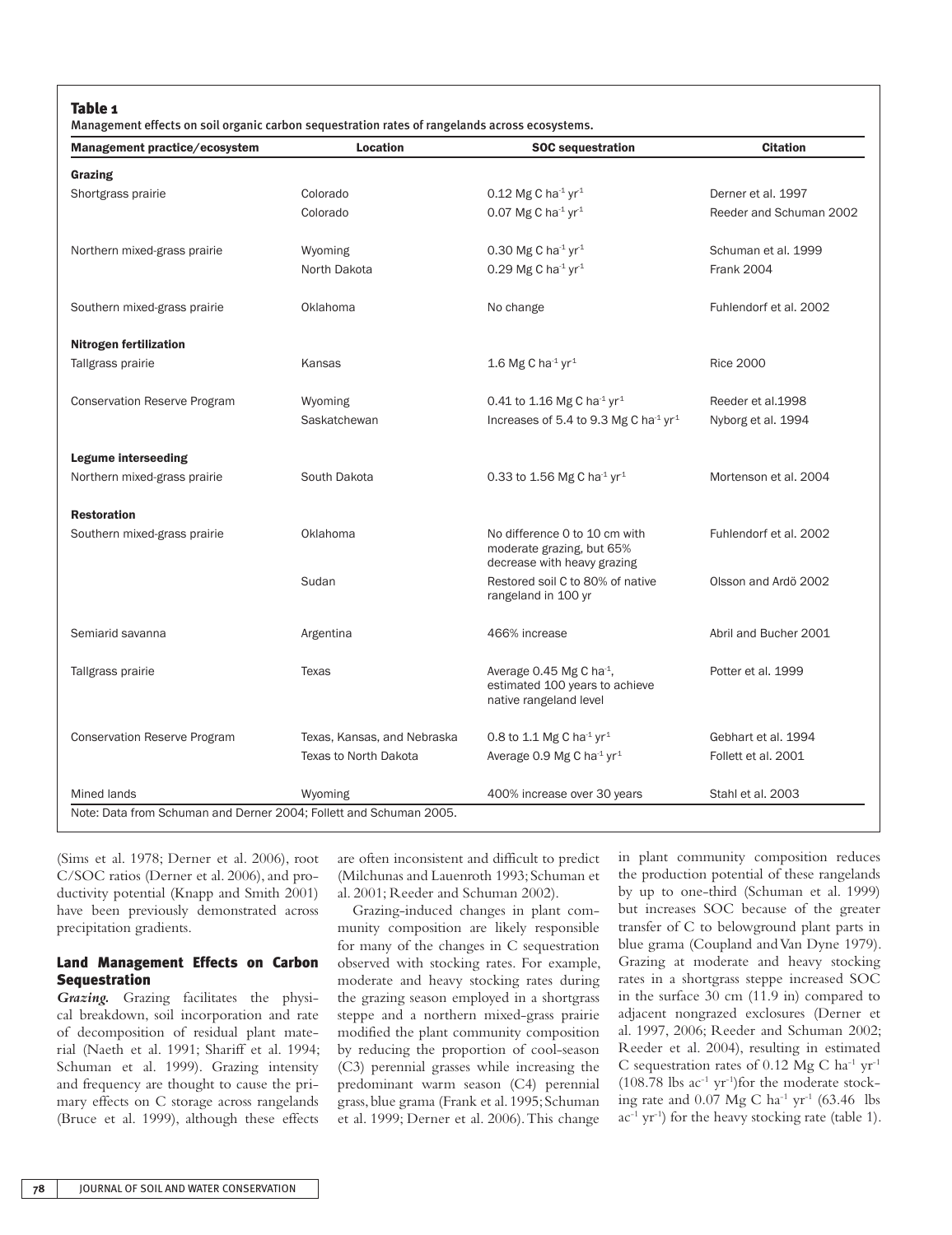Also, grazing at light or heavy stocking rates in northern mixed-grass prairie increased SOC in the surface 30 cm of the soil compared to nongrazed exclosures (Schuman et al. 1999), resulting in a C sequestration rate of 0.30 Mg C ha<sup>-1</sup> yr<sup>-1</sup> (271.96 lbs ac<sup>-1</sup> yr<sup>-1</sup>) (table 1). Carbon sequestration rates, calculated using  $CO<sub>2</sub>$  flux data, on a northern mixed-grass prairie were similar at 0.29 Mg C ha<sup>-1</sup> yr<sup>-1</sup> (262.89 lbs ac<sup>-1</sup> yr<sup>-1</sup>)(Frank 2004). Long-term (81 years) moderate and heavy grazing in northern mixed-prairie increased soil C by 19% and 34%, respectively, in the surface 5 cm (1.9 in) of soil compared to nongrazed exclosures (Wienhold et al. 2001). Grazing strategy did not affect C sequestration in a northern mixed-grass prairie as no differences were evident among short-duration rotational grazing, rotationally-deferred grazing, and continuous season-long grazing at heavy stocking rates (Manley et al. 1995).

There is a paucity of information addressing the interactions of management and environment on C sequestration. One recent study, however, sheds considerable light into the complexity of these interactions and the limitations in extending data from relatively short-term investigations to long-term predictions. Severe drought and heavy grazing can result in significant losses of SOC that was previously stored during normal to above-normal production years in northern mixed-grass prairie (Schuman et al. 2005). Loss of SOC during these drought years concurs with  $CO<sub>2</sub>$  flux data results during the same time period in a nearby shortgrass prairie (Morgan et al. 2004b). Microbial community shifts and activity were also observed in the heavy stocking rate of the northern mixed-grass prairie that exhibited significant losses in soil C during the severe drought period (Ingram et al. 2004, Stahl et al. 2004). These data suggest that additional information is needed to assess the importance and processes associated with dramatic fluctuations in climatic factors, such as drought, that may induce losses of C in rangeland ecosystems (Breshears and Allen 2002). Drought may change rangelands from sinks to sources of atmospheric  $\mathrm{CO}_2$  because limiting soil water proportionally affects photosynthetic rates more than total respiration (Balogh et al. 2005.)

*Nitrogen Inputs.* Many rangelands are N deficient and have been shown to exhibit increased production (Samuel and Hart 1998; Berg and Sims 2000) and water-use-

## Figure 1

Percent change (grazed vs. nongrazed) in soil organic carbon with respect to length of grazing treatment in the North American Great Plains.



Note: Data from Frank et al. 1995; Schuman et al. 1999; Reeder and Schuman 2002; Derner et al. 2006.

efficiency in response to N addition (Power and Alessi 1971). Addition of N fertilizer increased soil C in a tallgrass prairie (Rice 2000), in CRP lands (Reeder et al. 1998), in rangelands in Saskatchewan, (Nyborg et al. 1994) and in Alberta (Malhi et al. 1991) (table 1). There are, however, substantial C emissions associated with the production, packaging, storing and distribution of N fertilizers (Lal 2004b). Changes in SOC on "WW-Spar" Old World bluestem (*Bothriochloa ischaemum* L.) pastures in Oklahoma after five years of annual N fertilizer applications were greater for the intermediate application rate (68 kg N ha<sup>-1</sup> yr<sup>-1</sup>) compared to lower (34 kg N ha<sup>-1</sup>  $yr^{-1}$ ) and higher (102 kg N ha<sup>-1</sup> yr<sup>-1</sup>) application rates (Berg and Sims 2000). Application of other nutrients, where they are deficient, can also enhance SOC storage (Nyborg et al. 1998, 1999; Conant et al. 2001). The benefits of increased SOC sequestration with N-fertilization are offset, however, by emissions of  $CO<sub>2</sub>$  and  $N<sub>2</sub>O$  in the fertilizer process (Schlesinger 1999, 2000), as well as

the enhancement of  $NO<sub>x</sub>$  (nitric oxide plus nitrous oxide) emissions and reduction of CH4 uptake in soils (Mosier et al. 1998).

The introduction of N-fixing legumes into rangelands has been the subject of research for decades to provide an alternative to N-fertilization (Tesar and Jakobs 1972; Heinrichs 1975; Kruger and Vigil 1979; Berdahl et al. 1989). For example, interseeding yellow-flowered alfalfa (*Medicago sativa* ssp. *falcata*) into northern mixed-grass prairie increased SOC by 4% to 17% across three interseeding dates (Mortenson et al. 2004), resulting in C sequestration rates of 1.56, 0.65, and 0.33 Mg C ha<sup>-1</sup> yr<sup>-1</sup>, for 3-, 14-, and 36-year post-interseeding, respectively (table 1). N fixation by the yellow-flowering alfalfa also significantly increased soil total N, aboveground production, and N forage quality (Mortenson et al. 2004, 2005). This increase in production accounts for the enhanced SOC storage and does not represent any "C costs" in the production of N. An initial report by Schuman et al. (2004)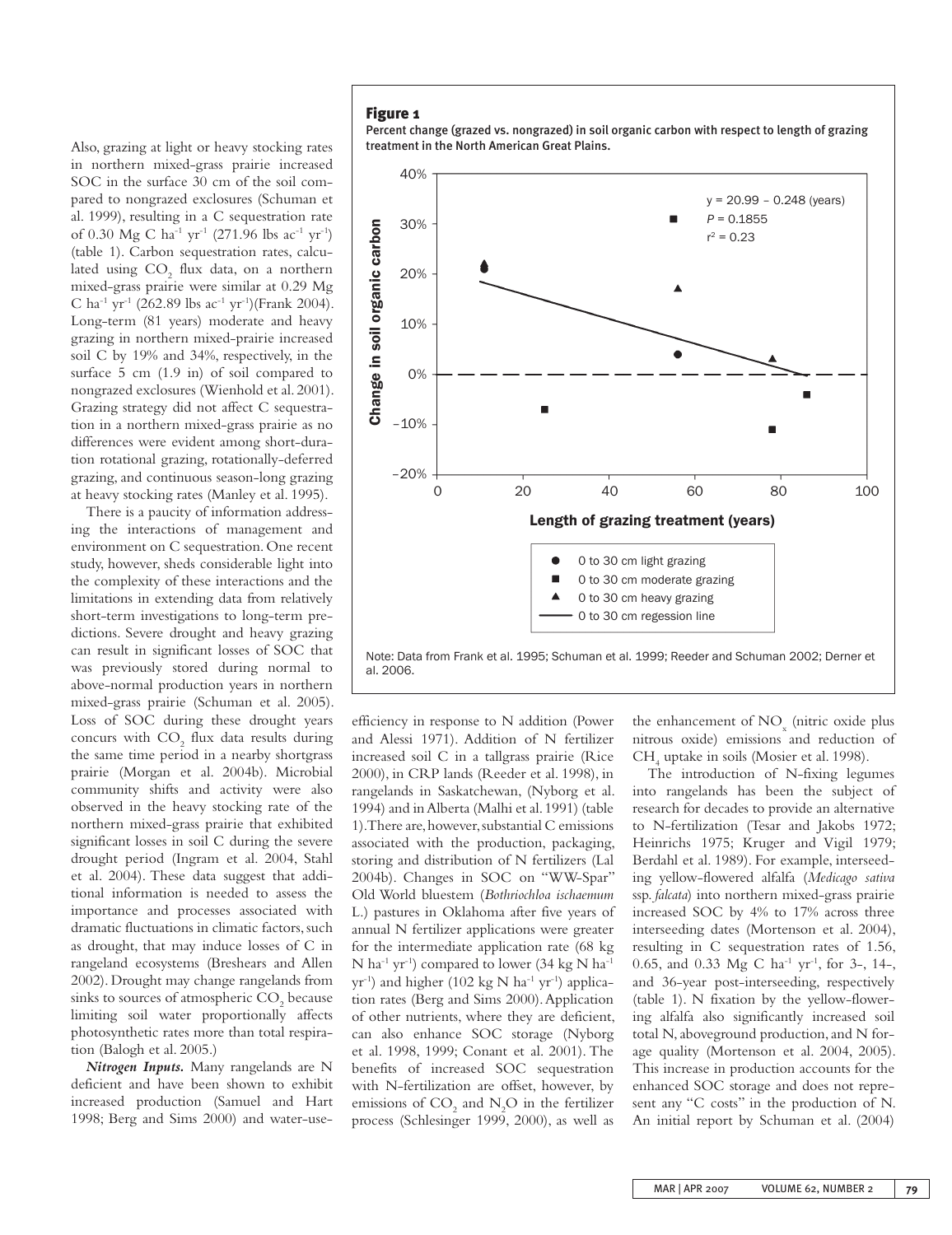indicated no increase in the emission of the greenhouse gas nitrous oxide from rangeland soils on which yellow-flowered alfalfa had been interseeded.

## Restoration of Degraded Lands

*Cultivated Lands.* Cultivation of rangeland soils dramatically reduces SOC (Haas et al. 1957). For example, shortgrass steppe soils cultivated for 60 years had 62% less SOC in the upper 15 cm (5.9 in) of the soil profile compared to native rangeland (Bowman et al. 1990). Abandoning cultivation of the shortgrass steppe soils, without re-establishing permanent vegetation, has increased SOC by 20% in the surface 10 cm (3.9 in) over 50 years (Burke et al. 1995); yet these soils contained only 67% of the SOC found in native shortgrass steppe, suggesting that there is a considerable capacity to sequester C in these degraded soils. This capacity may be tempered, however, by limitations associated with the loss of soil productivity due to historic erosional losses of topsoil while these lands were under cultivation.

Restoring permanent vegetation on formerly cultivated lands offers opportunities to store substantial amounts of SOC. For example, Post and Kwon (2000) report an average soil C sequestration rate for grassland establishment on formerly cultivated lands of 0.33 Mg C ha<sup>-1</sup> yr<sup>-1</sup> (299.15 lbs  $ac^{-1}$  yr<sup>-1</sup>), although they acknowledge there is considerable variation. Grazing can alter the recovery of these restored sites and affect C sequestration as heavy grazing can reduce the rate of C accumulation (Fuhlendorf et al. 2002). Predicted recovery of soil C on cultivated fields to pre-cultivation levels without restoration efforts is 230 years (Knops and Tilman 2000). Model estimates indicate that conversion of marginal agricultural lands to rangeland in Sudan would restore SOC levels to 80% of those found in native savannas in 100 years (Olsson and Ardö 2002). Potter et al. (1999) estimated restoration efforts in a tallgrass prairie would require 158 years for the restored site to have a similar C pool as native prairie.

Carbon sequestration rate estimates for restored lands range from 0.28 Mg C ha-1  $yr^{-1}$  (253.83 lbs ac<sup>-1</sup> yr<sup>-1</sup>) in the surface 20 cm (7.9 in) on highly restored sites in a semi-arid savanna in the western Chaco of Argentina (Abril and Bucher 2001) to 0.90 Mg C ha-1 yr-1 for Conservation Reserve Program lands from Texas to North Dakota

### Figure 2





## Figure 3

Percent change (restored vs. nonrestored) in soil organic carbon with respect to length of restoration of formerly cultivated lands in North American Great Plains.

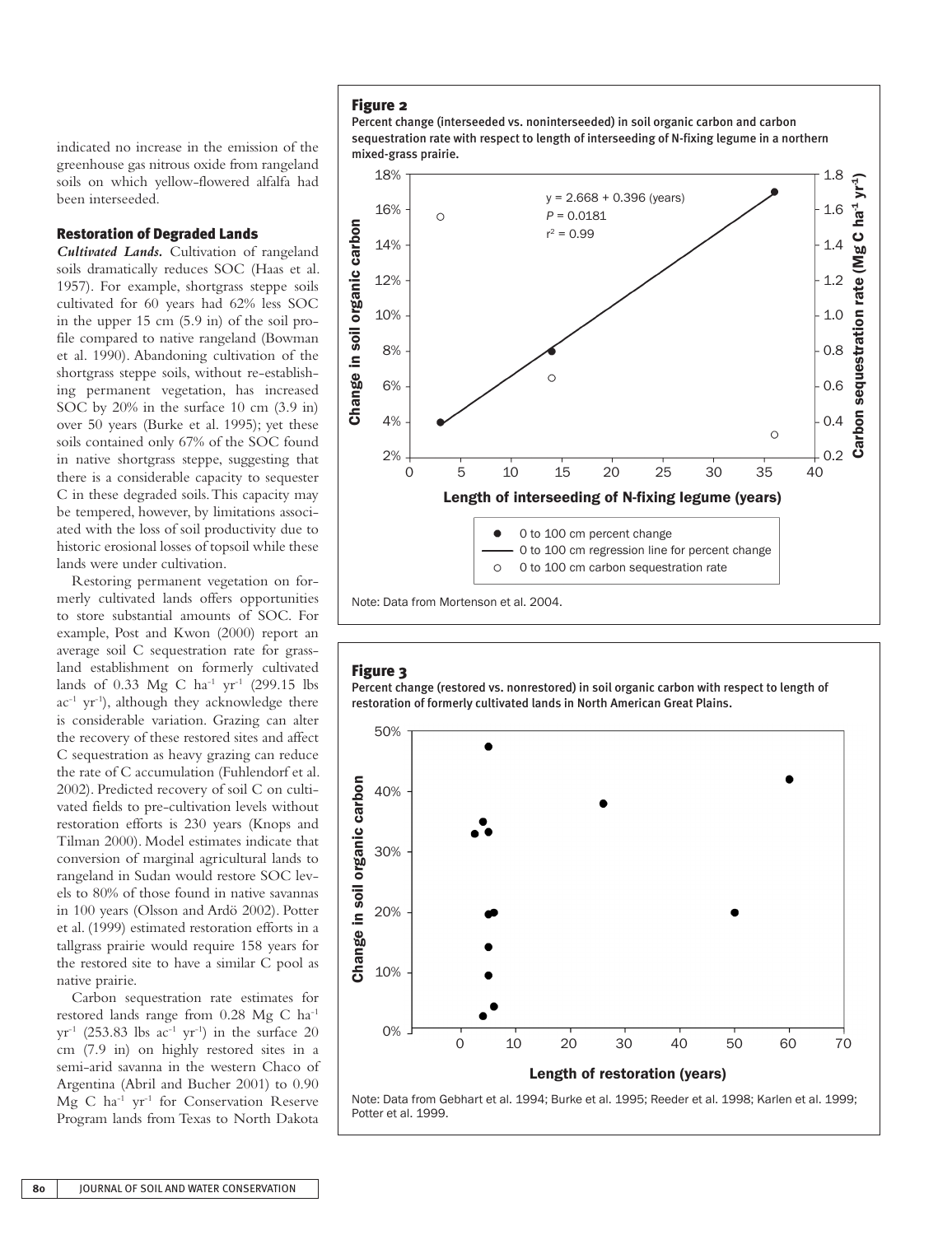(Follett et al. 2001) (table 1). Similarly, C sequestration rates in the 0 to 40 cm (0 to 15.7 in) and 0 to 300 cm (0 to 118.1 in) soil depths were estimated to be 0.8 to 1.1 Mg C ha<sup>-1</sup> yr<sup>-1</sup> (725.22 to 997.17 lbs ac<sup>-1</sup> yr<sup>-1</sup>) for Conservation Reserve Program lands in Texas, Kansas and Nebraska (Gebhart et al. 1994). Restored tallgrass prairie in Texas was estimated to have a C sequestration rate of 0.45 Mg C ha<sup>-1</sup> yr<sup>-1</sup> (407.93 lbs ac<sup>-1</sup> yr<sup>-1</sup>) in the upper 60 cm (23.6 in) of the soil profile (Potter et al. 1999).

*Mined Lands.* Restoration of rangelands disturbed by surface mining represent a minor fraction of the land area in the United States. Only 2.3 M ha (5,683,423 ac) of land was permitted for surface coal mining in the United States between 1977 and 2001 (Galetovic 2005), but these lands have great potential for high rates of C sequestration because of the soil salvage process. Soil salvage generally results in the collection of the two surface soil horizons and in some cases stockpiling of this material for several years. This process results in the dilution of the SOC pool by mixing of the soil organic matter (SOM) rich surface horizon with subsoil horizons that have lower amounts of SOM (Woods and Schuman 1986; Schuman 2002). The resulting soil material has similar levels of SOM to those found in dryland cropland soils that were cultivated for > 50 years (Haas et al. 1957; Tiessen et al. 1982; Burke et al. 1989; Bowman et al. 1990); therefore, these soils have a SOC sequestration potential similar to marginal, highly erodible croplands that have been restored to grasslands. Stockpiling soil also greatly diminishes the quality of the soil through enhanced organic matter degradation/decomposition, loss of plant residue inputs and general loss of much of the microbial functions (Severson and Gough 1983; Harris et al. 1989, 1993). Alternative plant growth materials are also sometimes used in place of topsoil resulting in subsoil or mine spoil material with very low levels of SOC and limited nutrient cycling potential (Schuman and Taylor 1978; Woods and Schuman 1986). Reclaimed mine soils (0 to 15 cm depth) in Wyoming have exhibited increases in SOC of about 400% over a 30 year period (Stahl et al. 2003) (table 1). These authors hypothesized that the decomposition rates are reduced in reclaimed mine soils due to low microbial activity, thereby accounting for the larger than expected increase in C.

## Figure 4

Soil organic carbon pools to 30 cm depth across a mean annual precipitation gradient in the North American Great Plains.



Note: Data from Frank et al. 1995; Schuman et al. 1999; Reeder et al. 2004; Derner et al. 2006.

# Synthesis of Land Management Effects on Carbon Sequestration in Rangelands

*Length of Practice.* Although there was no statistical relationship between change in SOC with longevity of the grazing management practice in native rangelands of the North American Great Plains, the general trend seems to suggest a decrease in C sequestration with longevity of the grazing management practice across stocking rates (figure 1). This trend in linear reduction in C sequestration of the top 30 cm (11.8 in) of the soil profile is consistent with the understanding that the ecosystem will reach a 'steady-state' and a change in management and/or inputs would be required to sequester additional C (Conant et al. 2001, 2003; Swift 2001).

In contrast to grazing, the general relationship of change in SOC to longevity of the interseeding of a N-fixing legume is positive with time (figure 2). It should be noted, however, that this relationship is based on a single study. Nevertheless, interseeding of an N-fixing legume in rangelands likely has the potential to continue to increase inputs of C, and illustrates the importance of N in C sequestration. Management practices that maintain or slightly increase soil N, such as grazing (Johnston et al. 1971; Smoliak et al. 1972; Manley et al. 1995; Dormaar and Willms 1998; Burke et al. 1999; Schuman et al. 1999; Verchot et al. 2002; but see Frank et al. 1995; Frank and Evans 1997), will likely result in limited C sequestration. Management practices that reduce soil N will result in net C losses from the system.

The lack of a general relationship between C sequestration and longevity of restoration of perennial grass on formerly cultivated lands results from the high variability in changes in C reported for numerous studies where the length of restoration is less than 10 years (figure 3). This lack of a relationship is in contrast with increasing changes in SOC with length of restoration reported in central Texas by Potter et al. (1999) for the 0 to 60 cm (0 to 23.6 in) soil profile.

Mitigation of increasing atmospheric  $CO<sub>2</sub>$  is partially achievable through proper land management on rangelands. Additional data is needed to further develop the relationship between N-fixing legumes and length of treatment to increase our degree of confidence. Land management practices that increase soil N, such as interseeding of N-fixing legumes have the potential to continue sequestering C for longer time periods, and without the "C-costs" associated with the production of inorganic N fertilizers.

*Precipitation Gradients.* In rangelands of the North American Great Plains, SOC pools to a depth of 30 cm (11.8 in) have been shown to increase with increasing precipitation (figure 4). Pools of SOC are two to three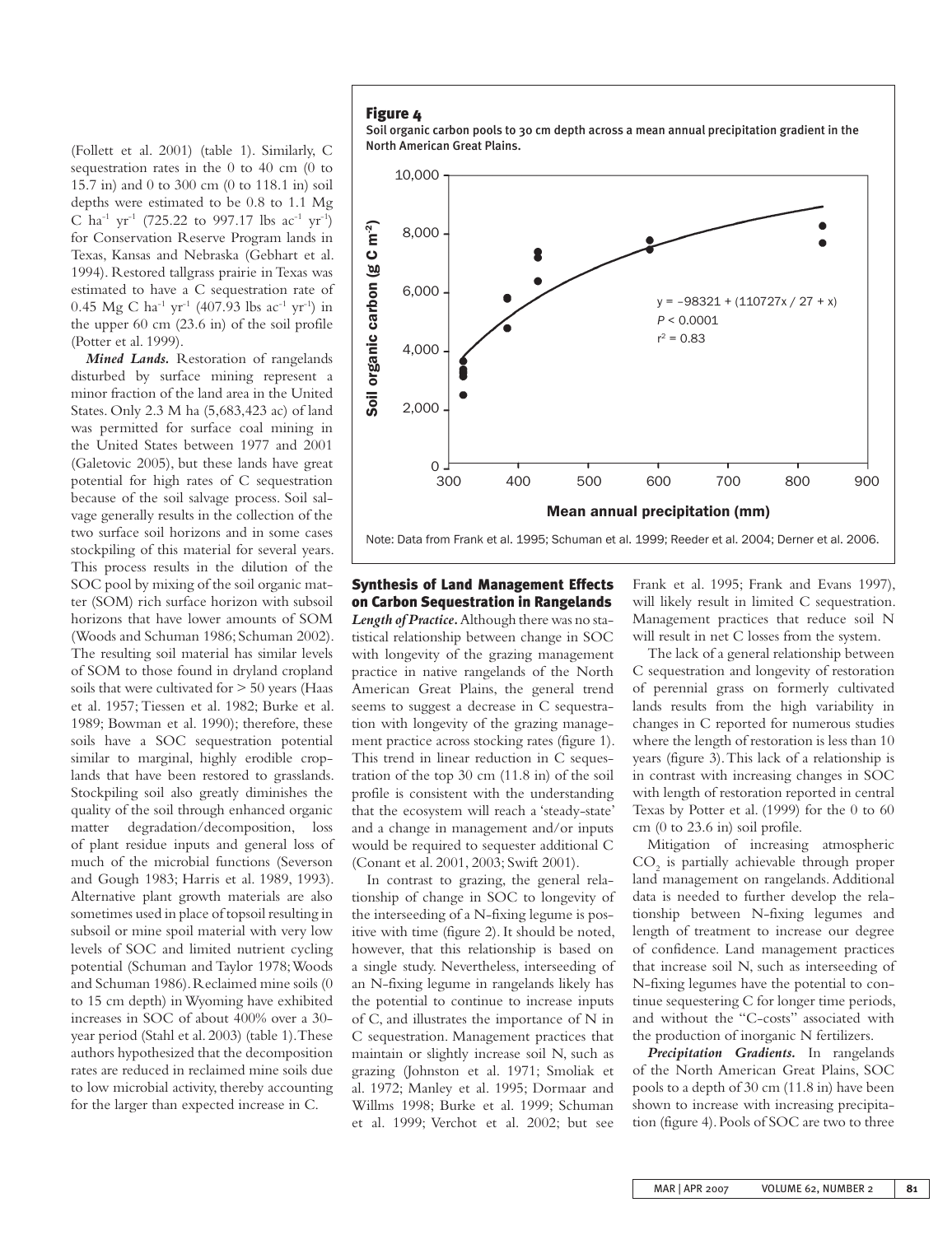## Figure 5

Percent change (grazed vs. nongrazed) in soil organic carbon with mean annual precipitation with grazing in North American Great Plains.



times lower in semi-arid than mesic rangelands (Derner et al. 2006). The same absolute change in SOC pools in semi-arid and mesic rangelands would result in a greater relative change in SOC pools for the semi-arid rangeland. Differential responses of SOC between semi-arid and mesic rangelands in the Great Plains to grazing are thought to be a result of 1) lower SOC pools, 2) greater root C/soil C ratios, and 3) a grazing-induced compositional shift to greater C4 dominance in the semi-arid shortgrass steppe (Derner et al. 2006). These authors hypothesized that the primary driver linking grazing-induced compositional changes in species composition to the C changes in shortgrass steppe was the magnitude and proportion of fine root mass in the upper soil profile (Derner et al. 2006).

The relationship of C sequestration to

mean annual precipitation is negative for both the 0 to 10 (0 to 3.9 in) and 0 to 30 cm (0 to 11.8 in) soil depths across stocking rates (figure 5). The threshold from positive to negative C change occurs at approximately 440 mm (17.3 in) of precipitation for the 0 to 10 cm soil depth and at 600 mm (23.6 in) for the 0 to 30 cm soil depth. Above these threshold precipitation values, C sequestration does not increase and may actually decrease SOC. The observed relationship for the 0 to 10 cm soil depth along this precipitation gradient is in general agreement with Sims et al. (1978) and Sala et al. (1988) in identifying the 370 to 400 mm (14.6 to 15.8 in) precipitation range as the region in which a transition in aboveground ecosystem responses to grazing occurs, and this aboveground difference may also be manifested belowground. Not surprisingly, no

differences for SOC were observed between nine long-term grazed and ungrazed (20 to 71 years) sites along a precipitation gradient of 330 to 480 mm (13.0 to 18.9 in) in Canada (Henderson et al. 2004). A potential mechanism responsible for the transition in C sequestration from semi-arid to more mesic environments may be the control of precipitation on N turnover and in interaction with N availability in controlling C gain (Austin and Sala 2002). The reduction in C sequestration in relatively wet environments can be explained by greater microbial biomass C and N and labile organic matter pools which increase nutrient cycling (Zak et al. 1994).

A relationship of C sequestration to mean annual precipitation for interseeding N-legumes cannot be assessed at this time because of a lack of data. Several interseedings of yellow-flowering alfalfa across Wyoming and adjacent states in the past two years should provide the opportunity to develop such a relationship in coming years. In addition, there is also a lack of any general relationship of C sequestration to mean annual precipitation for restoration of perennial grass on formerly cultivated lands (figure 6). The high variability in change in SOC to mean annual precipitation may be, in part, because of differences in the length of time sites were cultivated prior to restoration efforts, intensity of cultivation efforts, and types of species used in the restoration efforts.

*Constraints to Synthesis.* We note that the high degree of variability in soils and vegetation at multiple spatial scales ranging from plant community interspaces (Hook et al. 1991; Vinton and Burke 1995; Derner et al. 1997) to the landscape (Burke et al. 1999) necessitates that researchers select appropriate and comparable sampling sites across treatments for initial and subsequent sample collection to facilitate field data estimates of C sequestration rates (Schuman and Derner 2004). Furthermore, the concentration of SOC near the soil surface in rangelands (Weaver et al. 1935; Gill et al. 1999) has resulted in many studies addressing only responses of the uppermost portion of the soil profile (Burke et al. 1999). Deeper depths have also been shown to sequester C (Schuman et al. 1999), and C turnover is influenced by decomposition rates of roots which decrease with increasing soil depth (Gill and Burke 2002).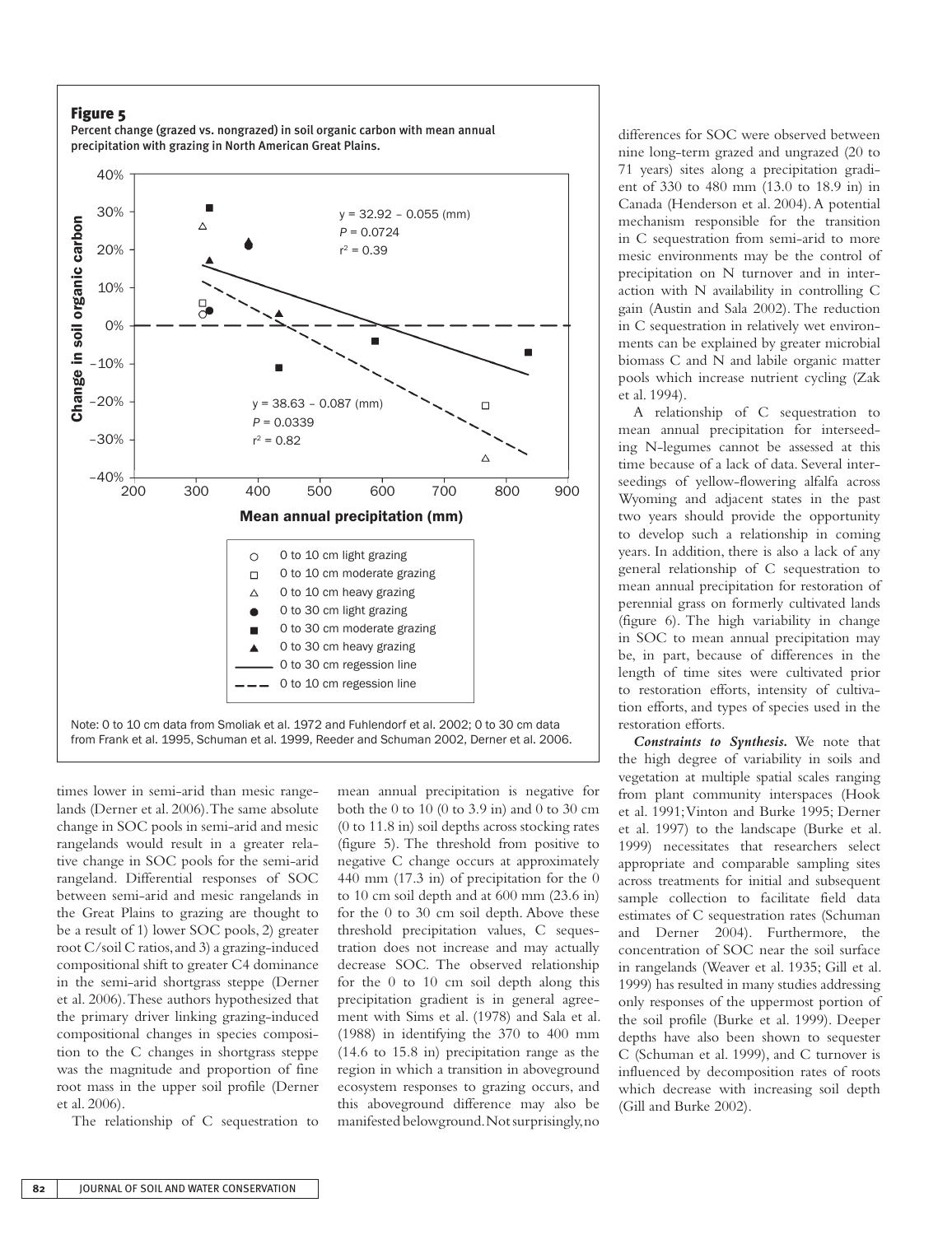## Figure 6



## Percent change (restored vs. nonrestored) in soil organic carbon change with mean annual precipitation with restoration of formerly cultivated lands in North American Great Plains.

## Summary and Conclusions

*Future Research Arenas involving Carbon Sequestration.* Research is needed across multiple locations addressing key ecological processes and mechanisms to determine the principal drivers affecting C sequestration. The continued development of sophisticated in situ and laboratory equipment to accurately detect small but ecologically-important changes in soil C and its components will open new horizons for future experimentation and verification of C change due to management options or climatic variances. Newly emergent fields of soil microbial ecology should provide additional insight into microbial function and processes that affect C sequestration under normal and the widely fluctuating precipitation patterns found in arid and semi-arid environments. There is a need to move from the basic approach of soils and soil ecology to a more fundamental and functional understanding of the processes and mechanisms that affect SOC dynamics and how they are influenced by land management, environment and their interaction. For example, management strategies may offer opportunities to enhance soil fungal activity and C storage (Bailey et al. 2002). Largely unexplored is the arena of management-environment interactions that

will increase our understanding of climateplant-soil-microbial interactions as control factors affecting nutrient cycling within the context of determining costs and benefits (i.e., risk assessment) associated with varying land management practices. Managementenvironment interaction investigations should emphasize greater recognition of complete greenhouse gas budgets, thereby determining C storage and sequestration, as well as greenhouse gas emissions.

Existing long-term grazing studies, initially set up to evaluate livestock performance and vegetation change, provide excellent field laboratories to overlay additional contemporary treatments (e.g., prescribed fire and results of global climate change such as increased temperatures, altered precipitation patterns, carbon dioxide enrichment, N fixation/deposition) to more fully understand how and which best management practices affect greenhouse gas budgets (C sequestration and global warming). These efforts can be conducted within the established scientific missions of the USDA Agricultural Research Service, Agricultural Experiment Stations, and the Long-Term Ecological Research Network. Of paramount interest is the causal role that grazing-mediated changes in vegetation composition, productivity and diversity have in the interpretation of SOC responses. These efforts should be conducted within the framework of ecological sites, with particular attention directed at those vegetation states which are 'at-risk' of transitioning to another vegetation state.

*Policy Implications.* Estimates of soil C storage and rates of C sequestration for rangelands are being used by scientists and policymakers to estimate the potential of these lands to help mitigate the elevated atmospheric levels of  $CO<sub>2</sub>$  (Lal et al. 2003). Considerable interest is being generated in terrestrial C storage and marketing of stored C (Williams et al. 2004). Economic benefits from C sequestration programs have the potential to significantly contribute to household economies (Olsson and Ardö 2002). Continued refinement of estimates of terrestrial C storage in rangelands will assist in the development of greenhouse gas emissions and C credit marketing policies.

Existing U.S. government policies related to private land management are increasingly conservation-oriented as evidenced by programs within the 2002 Farm Bill relevant for rangelands which include the (1) Conservation of Private Grazing Land Program, (2) Conservation Security Program, (3) Environmental Quality Incentives Program, (4) Grassland Reserve Program, (5) Wildlife Habitat Incentives Program, and (6) Wetlands Reserve Program. Collectively, these programs emphasize monetary incentives for private land managers to adopt/maintain conservation practices, but these programs may be modified to emphasize land management practices that increase C sequestration.

#### Acknowledgements

We appreciate the insightful review comments from Joel Brown, Mark Liebig, and three anonymous reviewers.

#### References

- Abril, A., and E.H. Bucher. 2001. Overgrazing and soil carbon dynamics in the western Chaco of Argentina. Applied Soil Ecology 16:243-249.
- Austin, A.T., and O.E. Sala. 2002. Carbon and nitrogen dynamics across a natural precipitation gradient in Patagonia, Argentina. Journal of Vegetation Science 13:351-360.
- Bailey, V.L., J.L. Smith, and H. Bolton Jr. 2002. Fungalto-bacterial ratios in soils investigated for enhanced C sequestration. Soil Biology and Biochemistry 34:997-1007.
- Balogh, J., S. Czobel, S. Foti, Z. Nagy, O. Szirmai, E. Peli, and Z. Tuba. 2005. The influence of drought on carbon balance in loess grassland. Cereal Research Communications 33:149-152.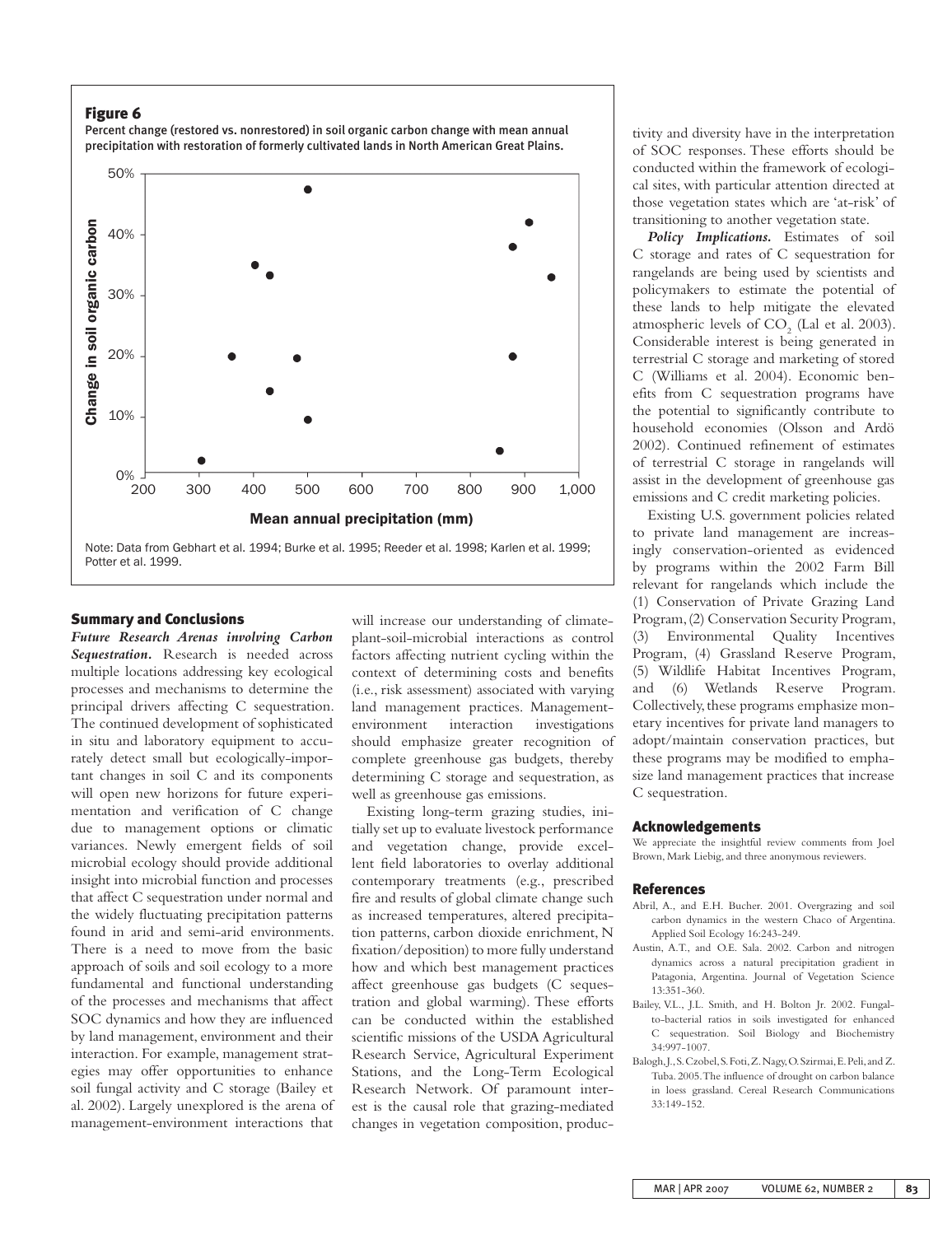- Berdahl, J.D., A.C. Wilton, and A.B. Frank. 1989. Survival and agronomic performance of 25 alfalfa cultivars and strains interseeded into rangelands. Journal of Range Management 42:312-316.
- Berg, W.A., and P.L. Sims. 2000. Residual nitrogen effects on soil, forage, and steer gain. Journal of Range Management 53:183-189.
- Bowman, R.A., J.D. Reeder, and R.W. Lober. 1990. Changes in soil properties in a central plains rangeland soil after 3, 20, and 60 years of cultivation. Soil Science 150:851-857.
- Breshears, D.D., and C.D. Allen. 2002. The importance of rapid, disturbance-induced losses in carbon management and sequestration. Global Ecology and Biogeography 11:1-5.
- Bruce, J.P., M. Frome, E. Haites, H. Janzen, R. Lal, and K. Paustian. 1999. Carbon sequestration in soils. Journal of Soil and Water Conservation 54:382-389.
- Burke, I.C., W.K. Lauenroth, and D.P. Coffin. 1995. Soil organic matter recovery in semiarid grasslands: Implications for the Conservation Reserve Program. Ecological Applications 5:793-801.
- Burke, I.C., W.K. Lauenroth, R. Riggle, P. Brannen, B. Madigan, and S. Beard. 1999. Spatial variability of soil properties in the shortgrass steppe: The relative importance of topography, grazing, microsite, and plant species in controlling spatial patterns. Ecosystems 2:422-438.
- Burke, I.C., C.M. Yonker, W.J. Parton, C.V. Cole, K. Flach, and D.S. Schimel. 1989. Texture, climate and cultivation effects on soil organic matter content in U.S. grassland soils. Soil Science Society of America Journal 53:800-805.
- Burke, I.C., W.K. Lauenroth, M.A. Vinton, P.B. Hook, R.H. Kelly, H.E. Epstein, M.R. Aguiar, M.D. Robles, M.O. Aguilera, K.L. Murphy, and R.A. Gill. 1998. Plant-soil interactions in temperate grasslands. Biogeochemistry 42:121-143.
- Conant, R.T., K. Paustain, and E.T. Elliot. 2001. Grassland management and conversion into grassland: Effects on soil carbon. Ecological Applications 11:343-355.
- Conant, R.T., J. Six, and K. Paustain. 2003. Land use effects on soil carbon fractions in the southeastern United States. I. Management-intensive versus extensive grazing. Biology and Fertility of Soils 38:386-392.
- Coupland, R.T., and G.M. VanDyne. 1979. Systems synthesis. *In* Grassland Ecosystems of the World: Analysis of Grasslands and their Uses. ed. R.T. Coupland, 97-106. International Biological Programme 18. Cambridge, United Kingdom: Cambridge University Press.
- Derner, J.D., D.D. Briske, and T.W. Boutton. 1997. Does grazing mediate soil carbon and nitrogen accumulation beneath C4 perennial grasses along an environmental gradient? Plant and Soil 191:147-156.
- Derner, J.D., T.W. Boutton, and D.D. Briske. 2006. Grazing and ecosystem carbon storage in the North American Great Plains. Plant and Soil 280:77-90.
- Dormaar, J.F., and W.D. Willms. 1998. Effect of forty-four years of grazing on fescue grassland soils. Journal of Range Management 51:122-126.
- Follett, R.F., and G.E. Schuman. 2005. Grazing land contributions to carbon sequestration. *In* Grassland: A Global Resource, ed. D.A. McGilloway, 265-277. Netherlands: Wageningen Academic Publishers.
- Follett, R.F., E.G. Pruessner, S.E. Samson-Liebig, J.M. Kimble, and S.W. Waltman. 2001. Carbon sequestration under the Conservation Reserve Program in the historic grassland soils of the United States of America. *In* Soil Carbon Sequestration and the Greenhouse Effect, ed. R. Lal, 27-40. Soil Science Society of America Special

Publication Number 57. Madison, WI: Soil Science Society of America.

- Frank, A.B. 2004. Six years of CO2 flux measurements for moderately grazed mixed-grass prairie. Environmental Management 33:S426-S431.
- Frank, A.B., D.L. Tanaka, L. Hoffmann, and R.F. Follett. 1995. Soil carbon and nitrogen of Northern Great Plains grasslands as influenced by long-term grazing. Journal of Range Management 48:470-474.
- Frank, D.A., and R.D. Evans. 1997. Effects of native grazers on grassland N cycling in Yellowstone National Park. Ecology 78:2238-2248.
- Fuhlendorf, S.D., H. Zhang, T.R. Tunnell, D.M. Engle, and A.F. Cross. 2002. Effects of grazing on restoration of southern mixed prairie soils. Restoration Ecology 10:401-407.
- Galetovic, J. 2005. Personal communication.
- Gardner, J.L. 1950. Effects of thirty years of protection from grazing in desert grassland. Ecology 31:44-50.
- Gebhart, D.L., H.B. Johnson, H.S. Mayeux, and H.W. Polley. 1994. The CRP increases soil organic carbon. Journal of Soil and Water Conservation 49:488-499.
- Gill, R.A., and I.C. Burke. 2002. Influence of soil depth on the decomposition of Bouteloua gracilis roots in the shortgrass steppe. Plant and Soil 241:233-242.
- Gill, R.A., I.C. Burke, D.G. Milchunas, and W.K. Lauenroth. 1999. Relationship between root biomass and soil organic matter pools in the shortgrass steppe of eastern Colorado: Implications for decomposition through a soil profile. Ecosystems 2:226-236.
- Haas, H.J., C.E. Evans, and E.F. Miles. 1957. Nitrogen and carbon changes in Great Plains soils as influenced by cropping and soil treatments. USDA Technical Bulletin No. 1164. Washington, DC: U.S. Government Printing Office.
- Harris, J.A., P. Birch, and K.C. Short. 1989. Changes in the microbial community and physiochemical characteristics of topsoils stockpiled during opencast mining. Soil Use and Management 5:161-168.
- Harris, J.A., P. Birch, and K.C. Short. 1993. The impact of storage of soils during opencast mining on the microbial community: A strategist theory interpretation. Restoration Ecology 1:88-100.
- Henderson, D.C., B.H. Ellert, and M.A. Naeth. 2004. Grazing and soil carbon along a gradient of Alberta rangelands. Journal of Range Management 57:402-410.
- Heinrichs, D.H. 1975. Potential of legumes for rangelands. *In* Improved Range Plants, Range Symposium Series 1, ed. R.S. Campbell and C.H. Herbel. Denver, Colorado: Society for Range Management, 50-61.
- Hook, P.B., W.K. Lauenroth, and I.C. Burke. 1991. Heterogeneity of soil and plant N and C associated with individual plants and openings in North American shortgrass steppe. Plant and Soil 138:247-256.
- Ingram, L.J., G.E. Schuman, P.D. Stahl, J.M. Welker, G.F. Vance and G.K. Gunjegunte. 2004. The influence of grazing on microbial activity in a northern mixed-grass prairie. Agronomy Abstracts, American Society of Agronomy, Madison, Wisconsin.

Izaurralde, R.C., N.J. Rosenberg, and R. Lal. 2001. Mitigation of climatic change by soil carbon sequestration: Issues of science, monitoring, and degraded lands. Advances in Agronomy 70:1-75.

- Jones, M.B., and A. Donnelly. 2004. Carbon sequestration in temperate grassland ecosystems and the influence of management, climate and elevated CO2. New Phytologist 164:423-439.
- Johnston, A., J.F. Dormaar, and S. Smoliak. 1971. Long-term grazing effects on fescue grassland soils. Journal of Range Management 24:185-188.
- Karlen, D.L., M.J. Rosek, J.C. Gardner, D.L. Allan, M.J. Alms, D.F. Bezdicek, M. Flock, D.R. Huggins, B.S. Miller, and M.L. Staben. 1999. Conservation Reserve Program effects on soil quality indicators. Journal of Soil and Water Conservation 54:439-444.
- Knapp, A.K., and M.D. Smith. 2001. Variation among biomes in temporal dynamics of aboveground primary production. Science 291:481-484.
- Knops, J.M.H., and D. Tilman. 2000. Dynamics of soil nitrogen and carbon accumulation for 61 years after agricultural abandonment. Ecology 81:88-98.
- Kruger, C.F., and F.R. Vigil. 1979. Interseeding alfalfa for grassland improvement in the Northern Great Plains. Report of the Twenty-Sixth Alfalfa Improvement Conference, Brookings, South Dakota.
- Lal, R. 2000. Carbon sequestration in drylands. Annals of Arid Zone 39:1-10.
- Lal, R. 2004a. Carbon sequestration in dryland ecosystems. Environmental Management 33:528-544.
- Lal, R. 2004b. Carbon emission from farm operations. Environment International 30:981-990.
- Lal, R., R.F. Follett, and J.M. Kimble. 2003. Achieving soil carbon sequestration in the United States: A challenge to the policy makers. Soil Science 168:827-845.
- Malhi, S.S., J.T. Harapiak, M. Nyborg, and N.A. Flores. 1991. Soil chemical properties after long-term N fertilization of bromegrass: Nitrogen rate. Communications in Soil Science and Plant Analysis 22:1447-1458.
- Manley, J.T., G.E. Schuman, J.D. Reeder, and R.H. Hart. 1995. Rangeland soil carbon and nitrogen responses to grazing. Journal of Soil and Water Conservation 50:294-298.
- Milchunas, D.G., and W.K. Lauenroth. 1993. Quantitative effects of grazing on vegetation and soils over a global range of environments. Ecological Monographs 63:327-366.
- Morgan, J.A., A.R. Mosier, D.G. Milchunas, D.R. LeCain, J.A. Nelson and W.J. Parton. 2004a. CO2 enhances productivity, alters species composition, and reduces digestibility of shortgrass steppe vegetation. Ecological Applications 14:208-219.
- Morgan, J.A., D.R. LeCain, J.D. Reeder, G.E. Schuman, J.D. Derner, W.K. Lauenroth, W.J. Parton and I.C. Burke. 2004b. Drought and grazing impacts on CO2 fluxes in the Colorado Shortgrass Steppe. Ecological Society of America, Abstracts, Portland, Oregon.
- Mortenson, M.C., G.E. Schuman, and L.J. Ingram. 2004. Carbon sequestration in rangelands interseeded with yellow-flowering alfalfa (*Medicago sativa* ssp. *falcata*). Environmental Management 33:S475-S481.
- Mortenson, M.C., G.E. Schuman, L.J. Ingram, V. Nayigihugu, and B.W. Hess. 2005. Forage production and quality of a mixed-grass rangeland interseeded with *Medicago sativa* ssp. *falcata*. Rangeland Ecology and Management 58:505-513.
- Mosier, A.R., W.J. Parton, and S. Phongpan. 1998. Long-term large N and immediate small N addition effects on trace gas fluxes in the Colorado shortgrass steppe. Biology and Fertility of Soils 28:44-50.
- Naeth, M.A., A.W. Bailey, D.J. Pluth, D.S. Chansyk, and R.T. Hardin. 1991. Grazing impacts on litter and soil organic matter in mixed prairie and fescue grassland ecosystems of Alberta. Journal of Range Management 44:7-12.
- Nyborg, M., E.D. Solberg, and S.S. Malhi. 1994. Soil C content under bromegrass increased by N and S fertilizer applications. *In* Proceedings of the 31st Annual Alberta Soil Science Workshop. 325-328. Edmonton, Alberta, Canada.